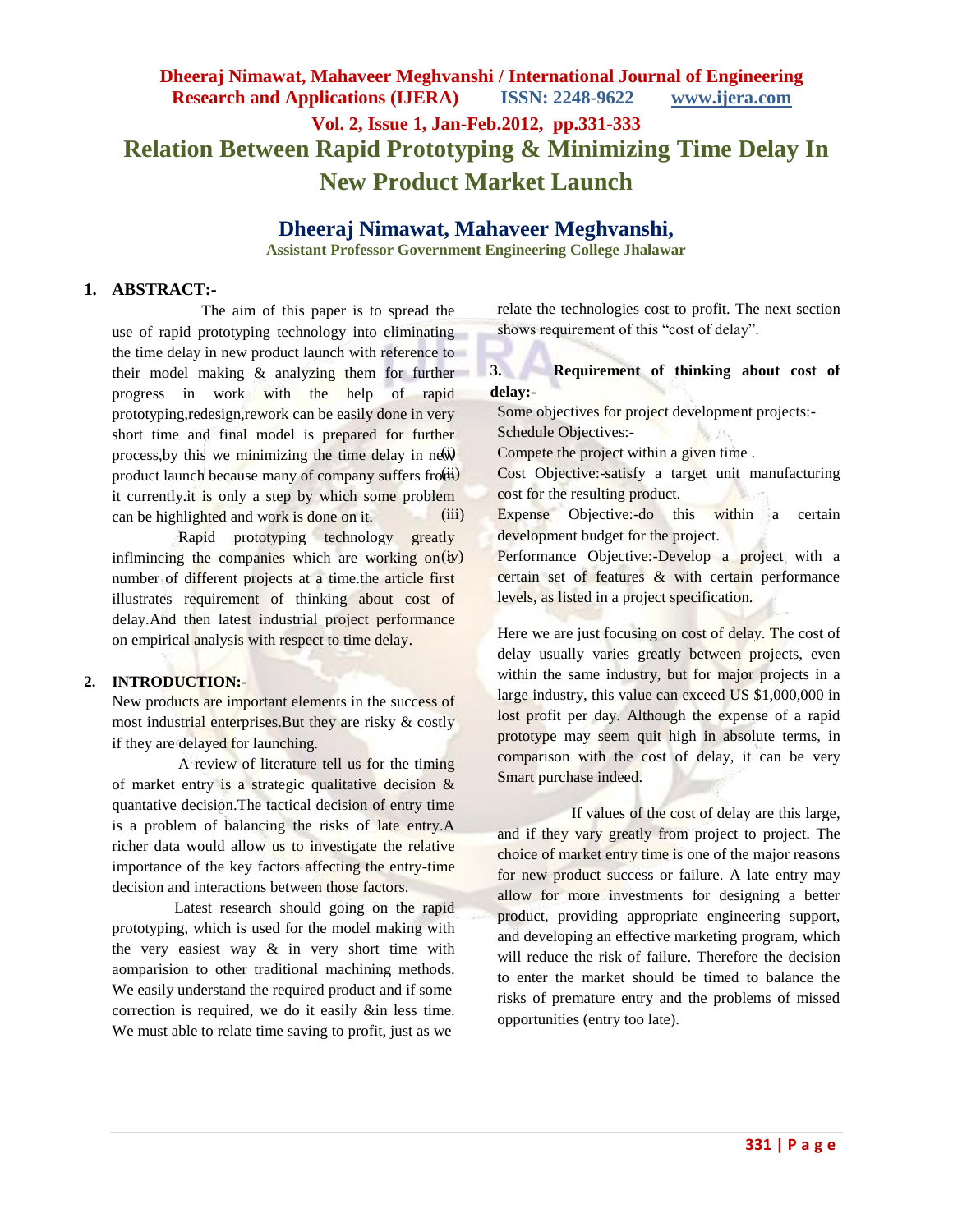## **Dheeraj Nimawat, Mahaveer Meghvanshi / International Journal of Engineering Research and Applications (IJERA) ISSN: 2248-9622 www.ijera.com**

#### **Vol. 2, Issue 1, Jan-Feb.2012, pp.331-333**

#### **4. Latest industrial product performance on empirical analysis:-**

For (successful) original new products, first-year market share increases with delay of launch time up to a certain point and decreases thereafter. For reformulated new products, however, we found that initial market share performance decreases with delay of new product launch time. This contract between the original and the reformulated new products may reflect differences in product market situations in particular the market is relatively better developed for reformulated new products then for original new products; The longer an incremental innovation takes to get to market, the greater its risks of failure due to changing market conditions competitive response or further technological advances.

#### **5. How we manage time for launching the product on time :-**

Many drawbacks are present in launching the product on time.

Unfortunately many industries or companies are slow to market simply because of management which tries to work on too many development projects at once, which dilutes the resources of all types on every project every project and stretches all project out proportionately.

Advance technologies to compress time are likely to offer little benefit here. For instance, you might be able to make a prototype part in one day instead of twelve, but if the manufacturing engineer, who is supposed to take this part to a supplier, is tied up on another project for the next twelve days, the rapid prototype will provide no advantage.

These analyses of your projects provide an understanding of where the major opportunities are to same time in your schedule. But the rapid technologies give us time saving with accurate & precise model of product. Another place to look for time savings is in redesign &rework is easiest & time saving with the help of which rapid prototyping technologies.

#### **6. Rapid prototyping is used in latest product models :-**

Rapid prototyping refers to those layered manufacturing process that enables realization of physical parts directly from digital definitions.

Due to high laser scanning speeds stereo lithography (STL) process fabricates even complex parts with

geometrical complexity in much less time as compared to traditional manufacturing techniques. Stereo lithography might be approximately ten times as fast as CNC machining, thus cutting that much time out of a prototyping cycle.

Focus on time savings in redesign & rework .Such rework can occur because the marker lacked certain needed skills, because the worker had been given inadequate information, or because of the normal learning process that occurs in innovation. Although learning will always be a part of innovations, we can eliminate much rework that does not have to be learned each time. Suppose any automobile company analyzed their product, and found a part assume governor for example, didn't have to be a learning experience on every project.

Although a governor is complex, it can be designed completely analytically by specifying a few dozen values that determine its design no creativity required. Redesign & other types of rework waste time and money, often late in project, where they are most destructive .Any technologies that tools that reduce redesign or shift it earlier in the cycle will help here. For example, mechanical CAD systems with 3d capability can detect interferences, thus allowing these design mistakes to be corrected while they are much easier and less disruptive to resolve Rapid prototyping and rapid tooling could play similar roles if you look for where & how rework occurs.

As just suggested, these high – tech rapid prototyping tools often need a strong dose of old fashioned management fundamentals to yields their potentials benefits. The most effective companies faith on neither technology tools nor management approaches alone, but look for ways to use one to leverage the other , all to fit their own unique way of doing business.

Two opposite philosophies are arising for viewing many of the technology tools, such as CAE, CAD, finite element analysis ,are called analyze first tools because they allow you to do most of the work by analyzing the design in the compute before any parts are made . This approach saves both time and money.

The alternative is making first, whereby physical artifacts are produced early, and then the design goes back to the computer for further refinement, depending on what is learned from the artifacts.

Rapid prototyping technologies fit with this approach.